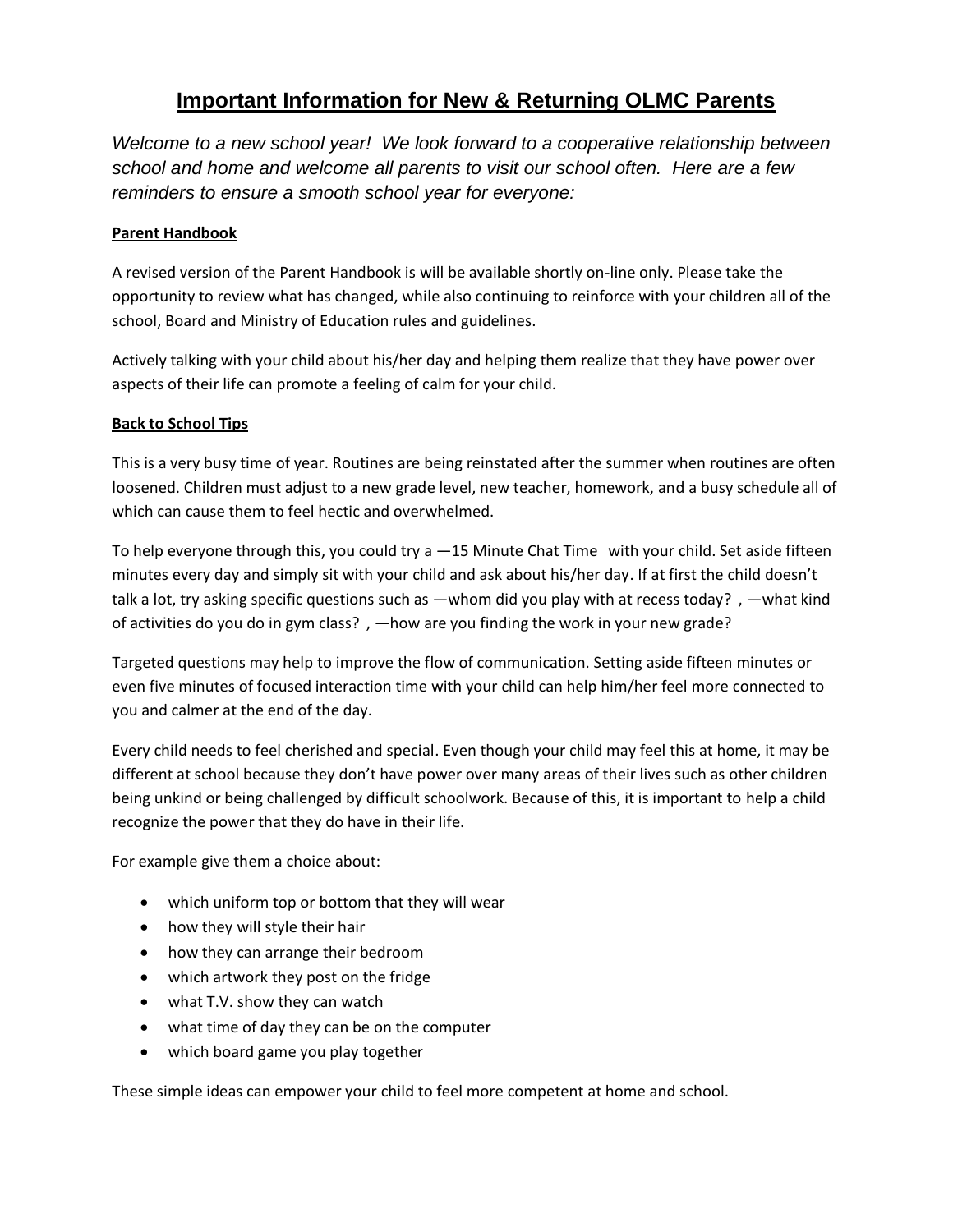## **Emergency Contact Information and Student Verification Form**

A step in our plan for Emergency Preparedness is the need to contact parents in the case of an early school closure. The need to close schools early most often occurs due to weather conditions. However, schools may also close as a result of the need to evacuate in the case of emergency.

In the case of a school evacuation, the children may be temporarily relocated to Balaclava School (site within 1 km) and Carlisle Community Centre (site within 5 kms). These are both part of our Emergency Preparedness Plan. In both instances, the need may arise for us to contact a parent to pick up your child either at the school or at one of the latter named sites.

This is accomplished through the help of a core group of parent volunteers who will serve as an "**emergency phone tree**." The Early School Closure Plan is a system that will allow someone to contact parents/guardians in the event of an unplanned school closure. If you can volunteer your time, please contact Mrs. Tobin or Mr. Pin.

It is important to note that The STUDENT REGISTRATION VERIFICATION form which is sent home in early September be returned to the school ASAP. This form will help the school keep records up-to-date. Please inform the school of any changes in address, telephone number, email address or emergency contacts. An "Emergency Information Update" form is also be available on the website in case this information changes throughout the year.

#### **Parent and Visitor Access**

All parents and/or visitors are reminded once again to report **directly** to the office when coming in the school. The office staff will be pleased to call your child to the office for you. If you have business in the school, please remember to sign in and wear a visitor tag.

Please also remember that access to the classrooms will not be allowed after 4:00 p.m. This is in the interest of safety for our night staff. As well, it allows them to ensure the school is cleaned properly for the next day. Any questions, please speak with Mr. Pin.

#### **Parent Concerns**

If you have any concerns regarding your child(ren), please contact your child's teacher to make an appointment in order that these concerns may be discussed. If we have concerns, we will not hesitate to call you and trust that you will discuss them with us. Open communication is essential for the wellbeing of your child. If you have any messages or deliveries for your child, please come to the office rather than interrupt the class. In addition, we ask you to please refrain from calling the school to speak with your child on the phone unless it is a case of extreme emergency.

If your concern is with regard to a matter outside of the classroom (i.e. recess, bus issues), please contact Mr. Pin directly. While it is your prerogative to communicate with Board staff, ultimately resolution to any issue is best reached through initial dialogue with the school. Please refer to the parent handbook for more information pertaining to this.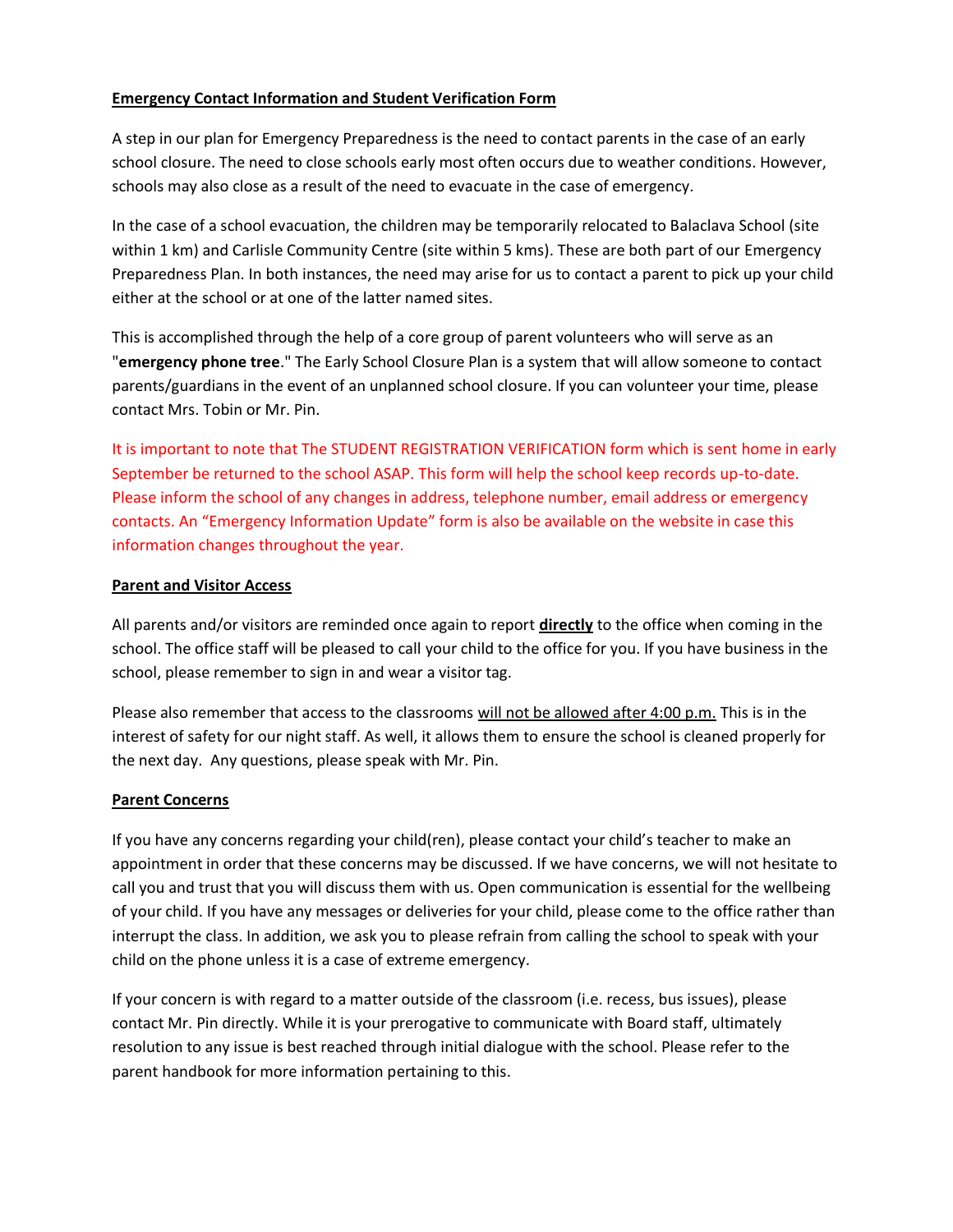# **Publishing Information about Students**

Parents are reminded that during the normal course of events in a school year, the school staff takes pleasure in highlighting the accomplishments of their students and seeing these achievements mentioned by the posting or publishing of names (first name and first initial of the last name only) either in school corridors, school newsletters, school website, taping or taking pictures at school events or through the news media or other public related events.

On rare occasions, parents have questioned the posting or publishing of information about their son or daughter and whether the protection of privacy provisions within the Municipal Freedom of Information and Protection of Privacy Act were being compromised.

You are asked whether or not you would object to the posting or publishing of your child's name in any of the above outlined scenarios to address this situation. If you do not wish to have any information posted or published with your child's name in any of the above situations, please contact Mr. Pin in writing at the beginning of the school year.

#### **Students traveling on the bus**

As per School Board policy, students who travel to and from school on the bus are expected to board and get off the bus at their assigned stops. In the interest of the students' safety, we **cannot** make exceptions to this rule. Notes sent requesting permission for your child to do otherwise cannot be considered. When buses are delayed, updates will be posted on the school website (home page).

Should you have questions about this and/or other transportation issues please contact the Board directly at 1-800-691-6402.

#### **Bus Safety**

This is to remind you that bus safety is everyone's responsibility. The bus driver has the authority on the bus by right of the Highway Traffic Act. Please remind your children to follow the bus rules.

The following rules will be reviewed with your child(ren):

- enter and exit the bus one at a time without pushing
- remain seated especially when the bus is in motion
- keep hands, feet and comments to yourself
- use a quiet voice
- follow the instructions of the bus monitors.

Parents are to refrain from entering the bus at any time. It is against Board policy for children to travel on another bus other than their own or get off the bus at a different stop. Your cooperation is appreciated in keeping Our Lady of Mount Carmel School a safe community.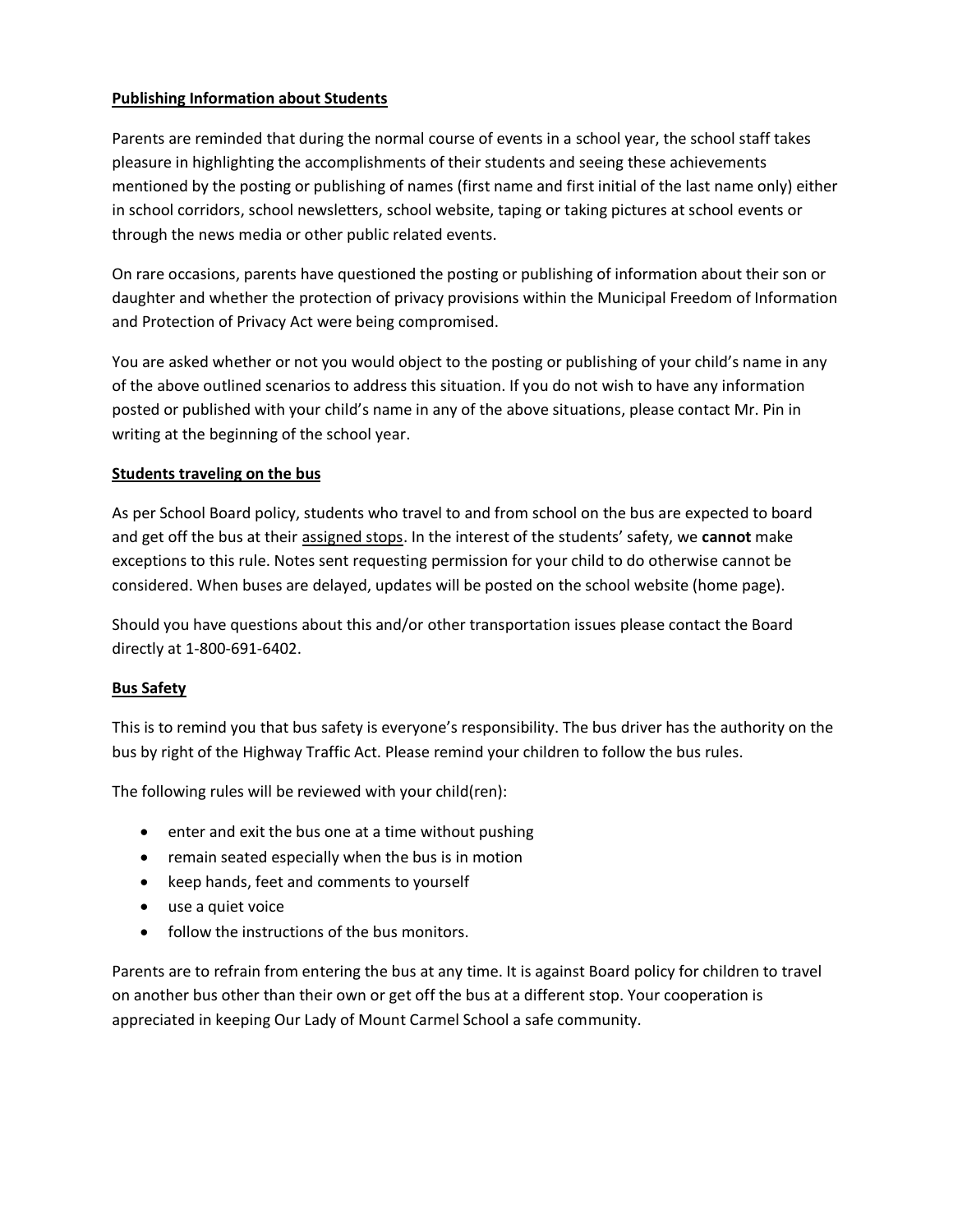#### **KISS AND DROP**

Keeping safety in mind, we are asking that all children arriving or leaving by car are dropped off and picked up in the main parking lot. The front driveway of the school is only for school buses. However, school entrance is still from behind the school or through the front doors. The daycare entrance is to be used for daycare purposes only. We also ask you to be mindful of the one-way traffic. Parents are reminded that when picking up their children at any time during the day they are to report to the office and sign their child out. The office staff will call the student down. Also, if your child is late in the morning they are to report directly to the office to obtain a late slip before going to class.

#### **Student Absences and School Emergency Contact Information**

If your child is going to be absent, kindly let us know at 905-523-2339. The answering machine will be on to receive any messages.

In the case that our phones are not working (and this does happen periodically), please refer to our website at olmc.hwcdsb.ca for up to date information. In the cases of an extreme emergency, please call the emergency number (fax line) at (905) 689-9813 or contact the Children's Centre at (905) 689-7277.

#### **School Excursions and Board Permission Forms**

Class trips are an extension of the curriculum expectations as planned by the classroom teacher. When planning these trips, past practice is that volunteers are selected (sometimes by way of a draw). These volunteers will then be asked to accompany the students on the bus. All volunteers must have a valid police check in order to volunteer on a class trip. Please also remember that when your child attends a class excursion on a bus, the expectation is that they return to school on the bus with the class.

Only the **official Board trip form** sent home will be accepted as permission for your child to accompany the class. Please do not ask us to make exceptions (i.e. verbal permission, hand-written notes). The Board now asks parents to complete an Informed Consent Form in addition to the regular Parent Consent Form. The purpose of this additional form is so that parents acknowledge the risks that may be associated with each out-of-school learning experience. We will attempt to list as many of the potential risks that may be associated with each experience. Parents are reminded that trip forms are always posted on our website.

#### **Hands-off Policy**

We have endeavoured to make our school as safe a place as possible for your son/daughter. One of the simplest methods is the hands-off rule! This includes no unwanted touching and no rough play. Students are reminded about this daily and it includes all students from JK to Grade 8. In response to issues involving bullying, our School Success Team will continue to enforce our school policy. We trust that with your support and vigilance, bullying will not be an issue at Our Lady of Mount Carmel Catholic School. We encourage all children to "Think and Act with their heart!"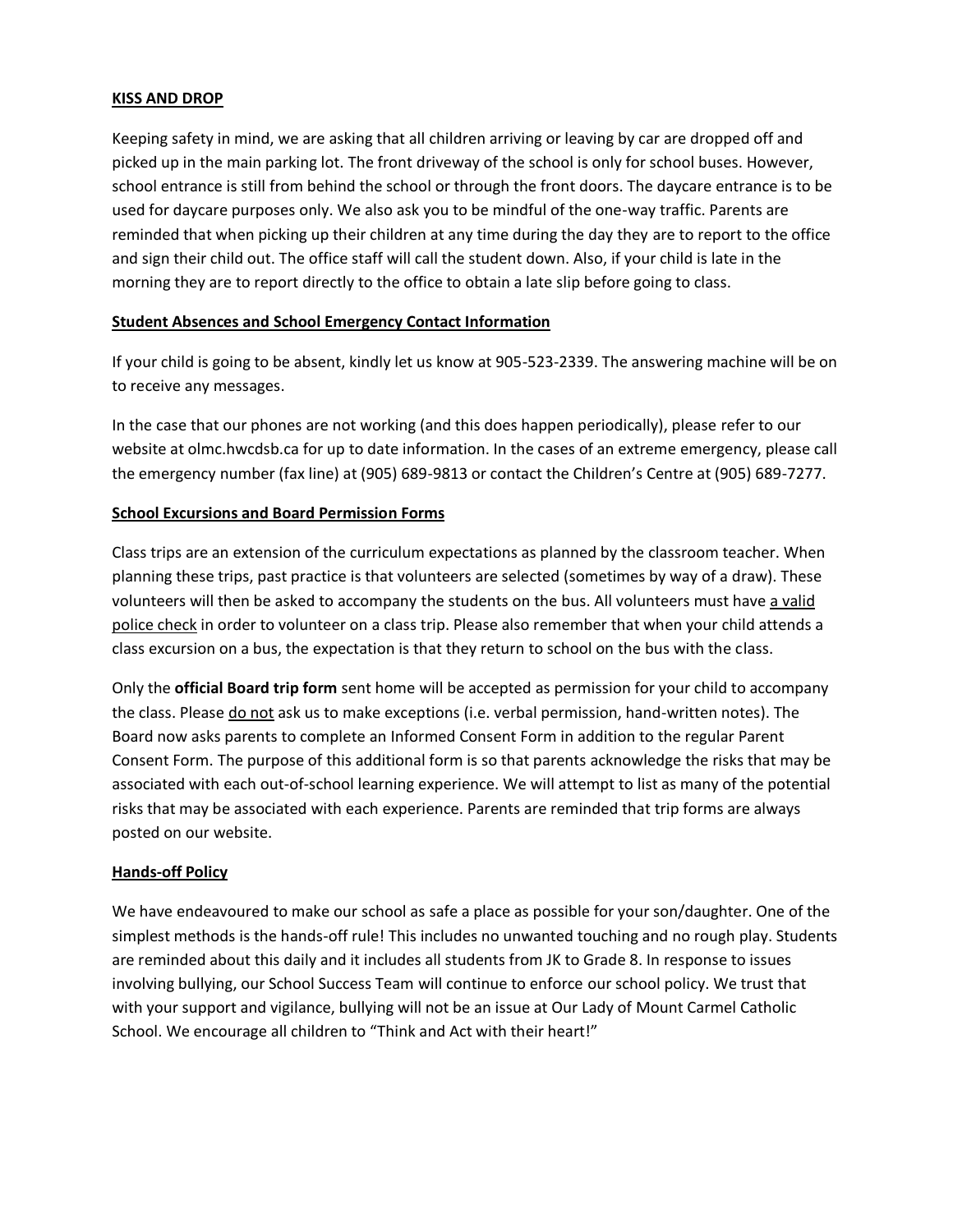# **Allergy and Asthma Reminder**

Please reminder that we are attempting to make this school a peanut and nut sensitive environment to ensure the safety of our students. We also have children with latex allergies. We are reminding you to refrain from sending these products to school with your child. Your assistance in this urgent matter is greatly appreciated. For more information, please refer to our website.

Parents of students with Epi-pens are reminded to send in the two Epi-pens to be kept at the school for their children (one of which should be in a carrying pouch). If your child suffers from Asthma and must carry a puffer with them at school, please send this in as well in a carrying pouch. If your child is new to our school and they have a peanut or other allergy, please notify Mr. Pin or Mr. McEntee. A letter to this effect will be coming home soon with your child and is also available on our website.

#### **Medications Update**

According to our Board's School Health Procedures Handbook, any student requiring medication during school must submit to the Principal two forms: one from the family physician and one from the parents/guardians each school year. These forms must be in place before the medication arrives at school.

Under no circumstances is a student to have medication of any kind on them or in their lunches, desks or school bags. This is a safety issue for them and for others. Thank you for your vigilance in following these important procedures. We are confident that you will continue to keep our children's' safety a priority again this year.

#### **Head Lice**

Our Public Health Nurse has asked us to make the community aware that during this time of year, with students returning to school, that head lice may become a concern. Lice are spread by coming into close contact with someone who has lice or by sharing personal items such as combs, brushes, hats and/or towels of an infected person. Parents/Guardians are asked to check their child's(ren's) hair on a weekly basis to ensure they are nit and louse free. Please encourage your children to refrain from sharing hats, combs and brushes.

#### **Appropriate Footwear**

We require that our students wear shoes in the school at all times. In wet weather and during winter months, 2 pair of shoes are required: outdoor footwear must be left in the hallway and other shoes worn in the school. Slippers or sandals with toe straps or barely adhered to the feet by minimal straps or high-heeled shoes are inappropriate as they are a safety risk. Crocs are also not permitted.

#### **Homework while on holidays or in activities during School Hours**

Periodically, parents will ask teachers for work that will be missed when families decide to take vacation time during the academic year or enroll their children in activities during school hours. While attempts may be made to provide supplementary activities (i.e. suggested reading, journals, etc.), it cannot be expected that programming can be provided for students while they are away from the class for these reasons.